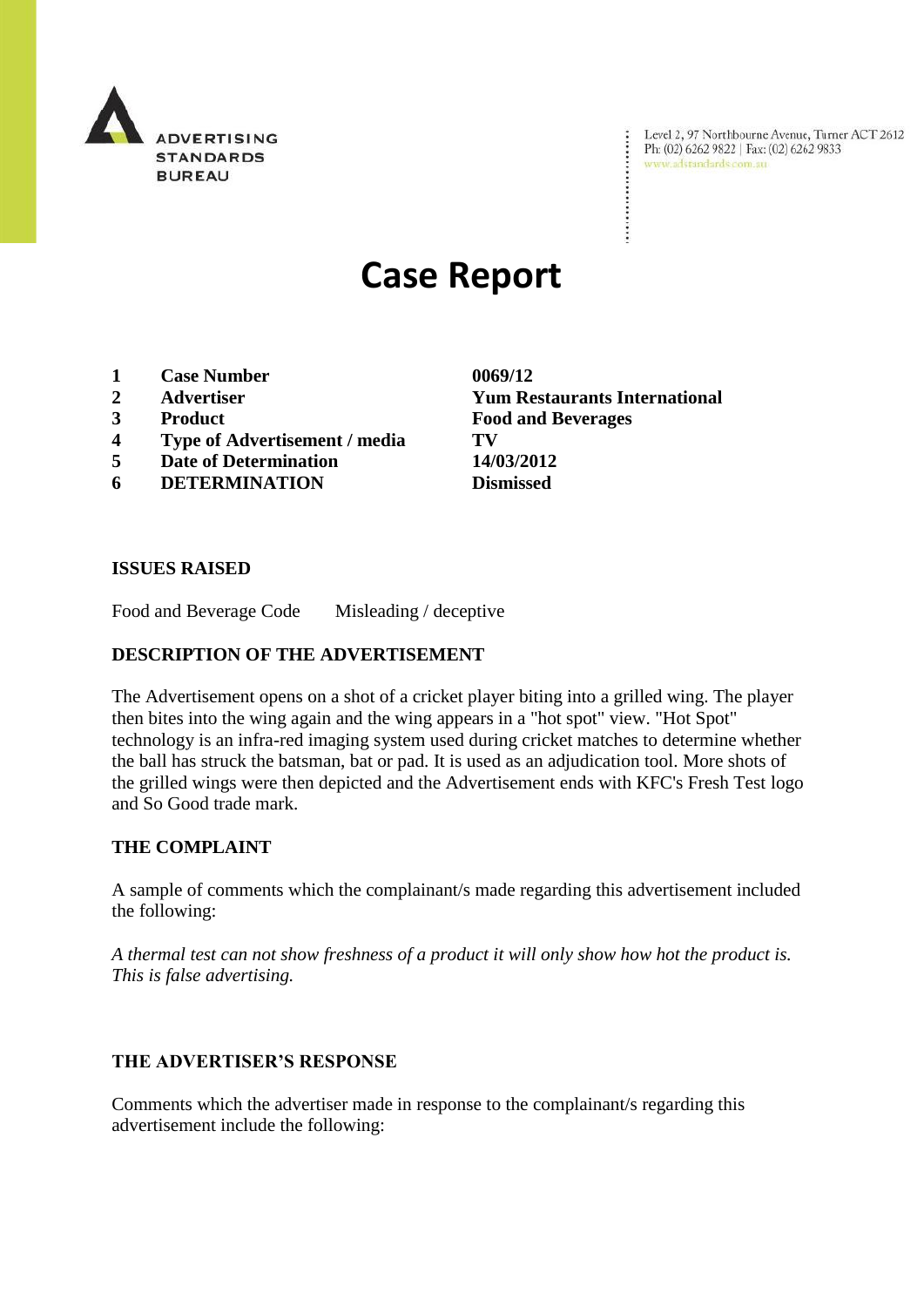*The Advertisement, which was aired Jan 2, 2012 - Feb 6, 2012, uses the well-known voice of cricket commentator, Tony Grieg, who makes "tongue in cheek" comments about the freshness, heat and spicy flavor profile of KFC's fiery grilled wings chicken product. The Complaint*

*The complainant has asserted that the Advertisement is "false advertising", stating that "The commentator claims how a thermal test shows that the chicken is fresh". The complainant cites as their reason for concern that "A thermal test cannot show freshness of a product, it will only show how hot the product is. This is false advertising".*

*Relevant Codes*

*Australian Association oj National Advertisers Code of Ethics (the Code) Section 2 of the Code has been cited as relevant.*

*Australian Association of National Advertisers Food and Beverages Marketing and Communications Code (the F&B Code)*

*There is a suggestion that the Advertisement breaches the F&B Code in that it is misleading/deceptive.*

*Australian Association of National Advertisers Code for Advertising and Marketing Communications to Children (the Children's Code)*

*There is no suggestion that the Advertisement has breached the Children's Code.*

*Has the Code and/or the F&B Code been breached?*

*Yum considers that the advertisement is not misleading or deceptive contrary to the Code and the F&B Code (and, specifically, clause 2.1 of the F&B Code).*

*First, the well-known commentator in the Advertisement, Tony Greig, does not claim "how a thermal test shows that the chicken is fresh", as asserted by the complainant. That is, there is nothing to indicate that the hot spot technology is measuring freshness.*

*The commentator simply makes a comment in the Advertisement voiceover along the same lines as that which he would make during a cricket match, namely, "You can't argue with hot spot". He then states, in the next sentence "That's fresh chicken right there", as though he were pointing to the chicken product.*

*The use of the words "hot spot" in this context are a play on the use of the infra-red imaging system which is used during cricket matches (as an analysis aid for televised coverage) to help show whether or not the umpire has made a correct decision. Hence, the voiceover,* 

*"You can't argue with hot spot. That's fresh chicken right there", when coupled with the image of the "infra red" fiery chicken wing, is essentially saying to the consumer "there can be no argument that KFC's new fiery chicken wings are fresh, as hot spot technology is never wrong". In other words, you can't argue with the impartial umpire. There is no suggestion that hot spot technology is measuring the freshness of the product and we do not believe that the average consumer would reach that conclusion.*

*Secondly, the product highlighted in the Advertisement in "hot shot" view, is in fact KFC's fiery grilled wing product. That is, a product which is "hot and spicy". As the complainant correctly points out, hot spot technology is used to measure heat. Referring to "hot spot" technology in the context of advertising a hot and spicy product, and showing an image of the product in infra red hot spot view, is also serving to highlight the hot and spicy product that is the subject of the advertisement.*

*We trust this addresses the complainants concerns and illustrates that the Advertisement is not misleading or deceptive contrary to any of the above-mentioned Codes.*

#### **THE DETERMINATION**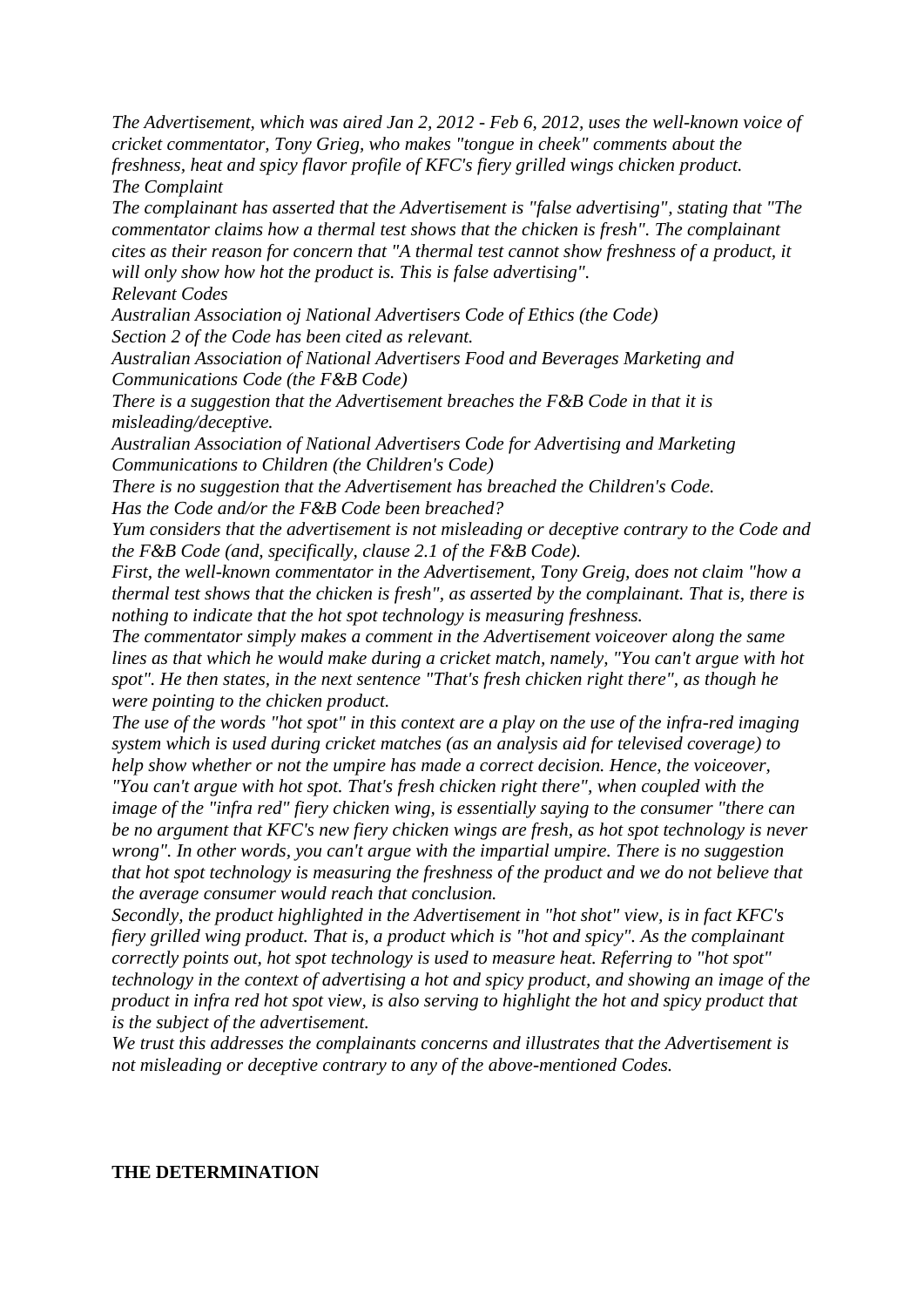The Advertising Standards Board ("Board") considered whether this advertisement breaches the AANA Food and Beverages Advertising and Marketing Communications Code (the Food Code) or section 2 of the Advertiser Code of Ethics (the "Code").

The Board noted the complainant's concern that the advertisement is misleading because suggests you can check the freshness of cooked chicken using thermal testing.

The Board viewed the advertisement and noted the advertiser's response.

The Board noted that the product advertised is food and that therefore the provisions of the AANA Food and Beverages Advertising and Marketing Communications Code (the Food Code) apply. In particular the Board considered section 2.1 of the Food Code which provides:

'Advertising or marketing communications for food ...shall be truthful and honest, shall not be or be designed to be misleading or deceptive or otherwise contravene prevailing community standards, and shall be communicated in a manner appropriate to the level of understanding of the target audience of the Advertising or Marketing Communication with an accurate presentation of all information including any references to nutritional values or health benefits.'

The Board noted that 'prevailing community standards' means the community standards determined by the Advertising Standards Board as those prevailing at the relevant time, and based on research carried out on behalf of the Advertising Standards Board as it sees fit, in relation to the advertising or marketing of food or beverage products taking into account at a minimum the requirements of the Australia New Zealand Food Standards Code, the Australian Dietary Guidelines as defined by the National Health and Medical Research Council and the National Physical Activity Guidelines as published by the Federal Government of Australia.'

The Board noted the explanatory notes to the Food Code prepared by AANA which, in relation to Section 2.1, provide:

"The Board will not attempt to apply legal tests in its determination of whether advertisements are truthful and honest, designed to mislead or deceive, or otherwise contravene prevailing community standards in the areas of concern to this Code.

In testing the requirement that advertisements and/or marketing communications should be truthful and honest, the Board will consider whether the information most likely to be taken from the advertisement by an average consumer in the target market would be reasonably regarded as truthful and honest.

In testing the requirement that advertisements and/or marketing communications should not be designed to be misleading or deceptive, or otherwise contravene prevailing community standards, the Board will consider the advertiser"s stated intention, but may also consider, regardless of stated intent, that an advertisement is by design misleading or deceptive, or